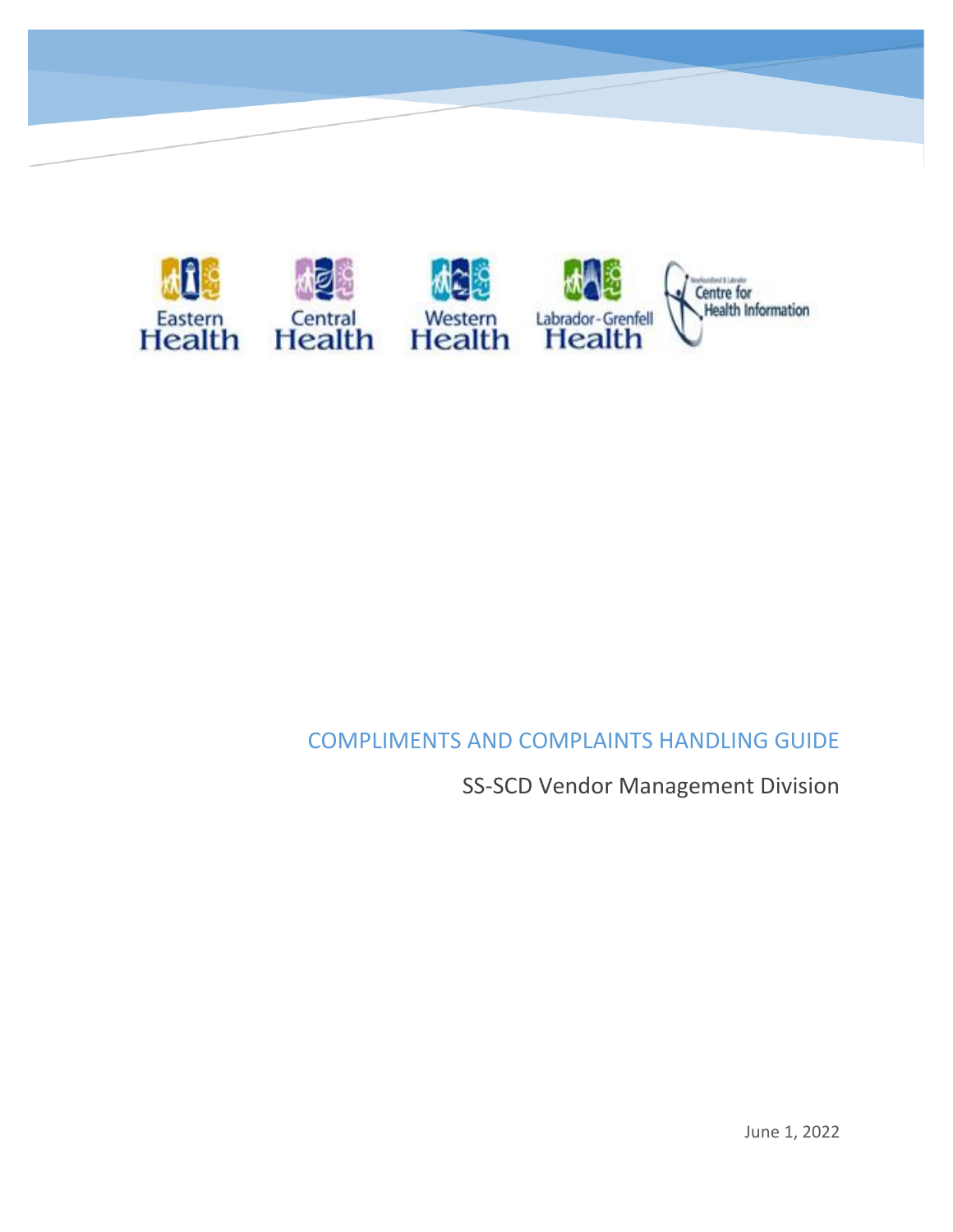# Contents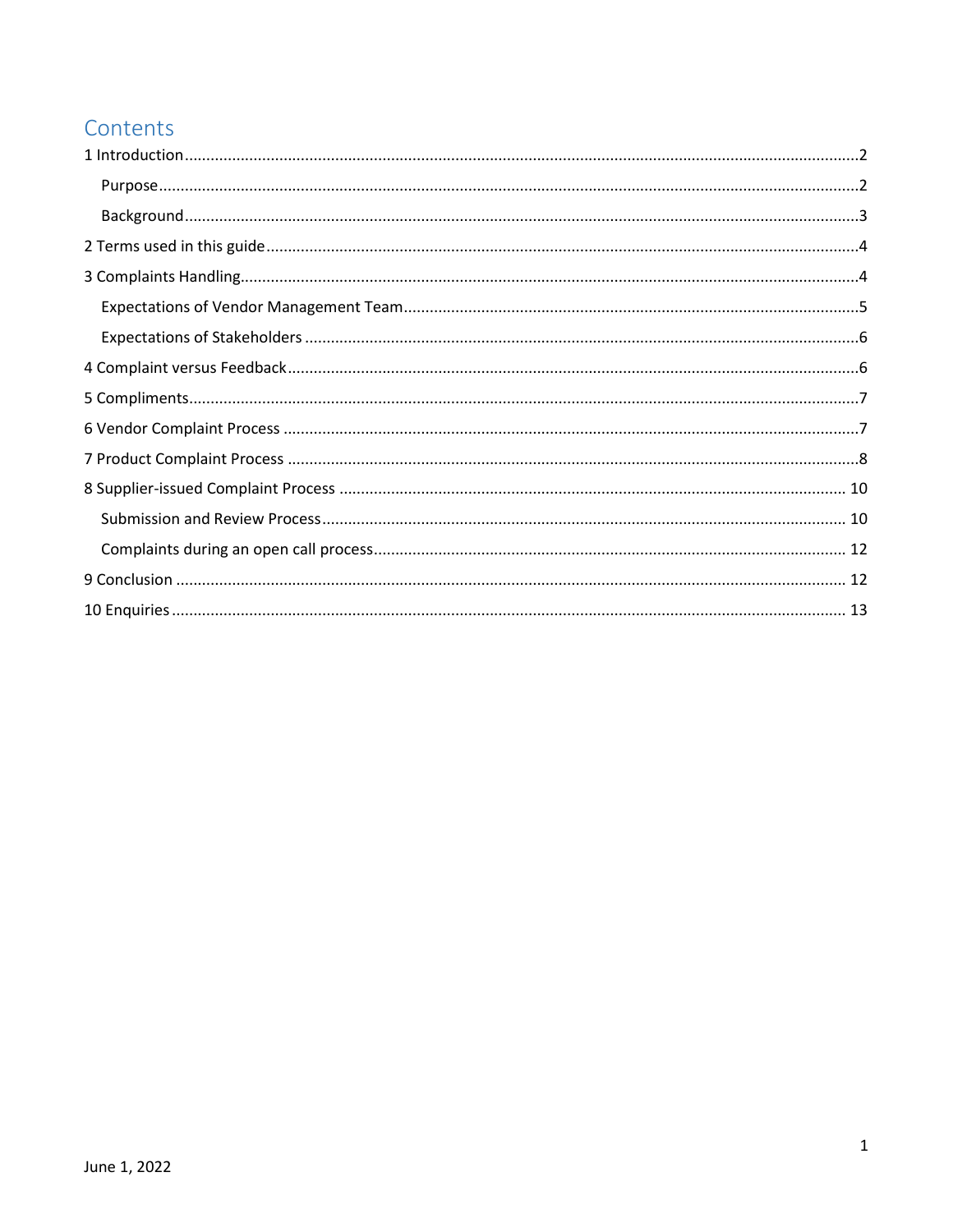## <span id="page-2-0"></span>1 Introduction

The Vendor Management division is **responsible for** managing and developing vendors in line with the vision of the Shared Services Supply Chain (SS-SCD) Model. The division builds and maintains a focussed and proactive approach with vendors. This, in turn, facilitates open and constructive relationships between the vendor community and SS-SCD which supports contract compliance, continuous improvement and reduces supply chain risk.

The **role** of the Vendor Management division is to be custodian of SS-SCD's vendor base. As such, there are two main streams of work related to compliments and complaints handling:

- 1. Handling vendor and product/service related compliments and complaints from end users and;
- 2. Facilitating responses to suppliers who wish to formally file a complaint regarding a procurement process led by Central Health. This type of complaint will be referred to as a "supplier complaint" in order to align with Section 25 of the *Public Procurement Regulations*.

#### <span id="page-2-1"></span>Purpose

The purpose of this document is to establish a guideline for the handling of compliments and complaints so that our stakeholders are informed and have a clear understanding of our processes, roles and responsibilities, and the practical steps involved. Three key stages of good compliments and complaints handling are shown below and are used throughout the guide.



**Responding**

Taking action to resolve

#### **Improving**

Analyzing and actioning feedback data to improve products and services

This document sets out guiding principles and practical advice for:

- SS-SCD's Vendor Management team to constructively respond to compliments and complaints
- Internal stakeholders (i.e. clinicians, end users) submitting compliments and complaints
- External stakeholders (i.e. vendors, suppliers, contractors) submitting complaints (via PPA legislative process) regarding a procurement process, and/or responding to an end user-driven compliment and complaint facilitated by the Vendor Management team

The guide also has a broader aim - to encourage all stakeholders to rethink old attitudes to complaints and to see them as an opportunity for improvement, not a threat.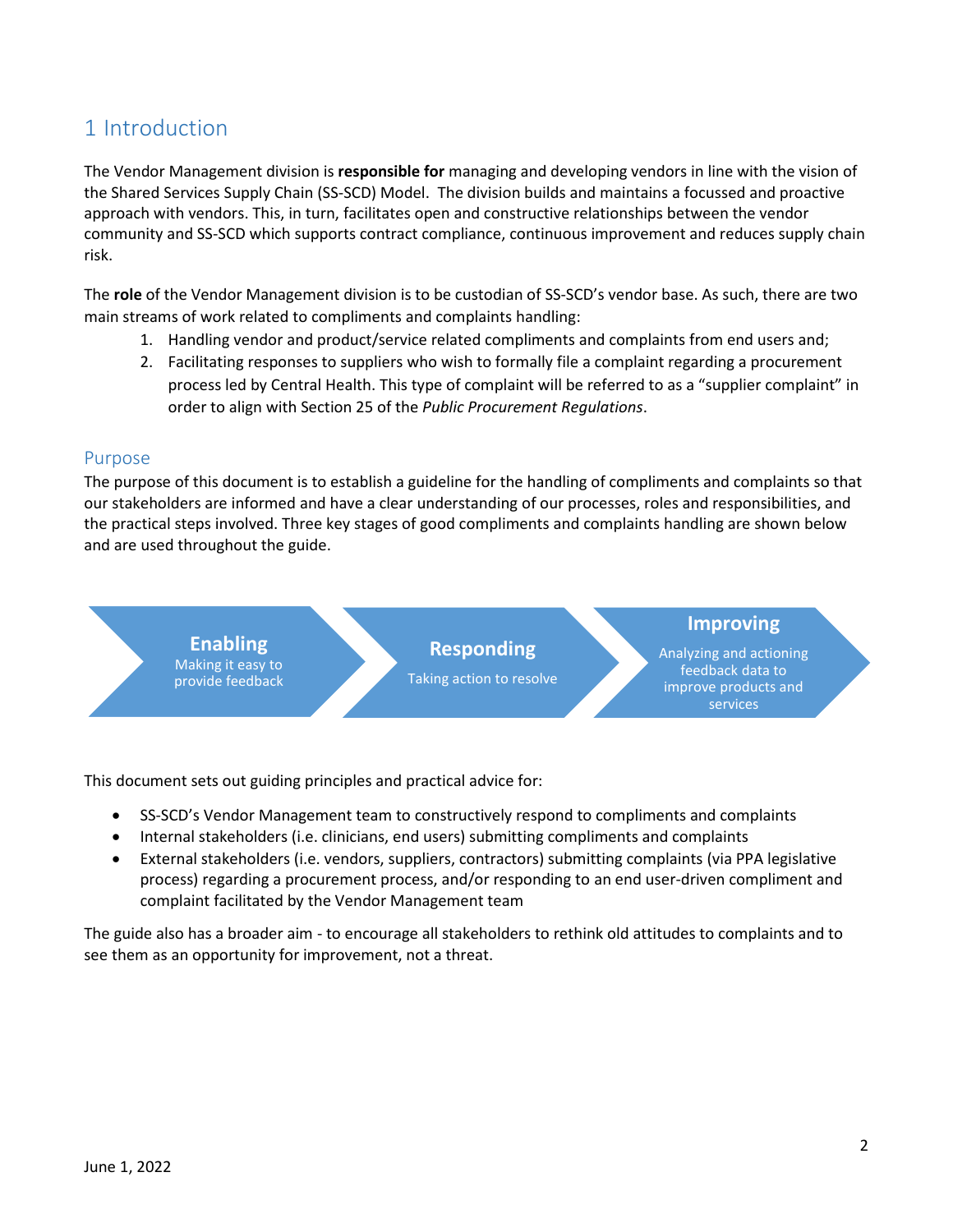#### <span id="page-3-0"></span>Background

*SS-SCD's vision is: an integrated supply chain model that ensures right products and services are available at the right place and the right time at the best price to support safe, efficient and effective health care*

One of the ways in which Vendor Management supports SS-SCD's vision as noted above, is by ensuring that concerns raised by stakeholders are treated seriously. If and when things go wrong, they can only be put right if we know about it. Complaints are important as they provide information about the effectiveness of our products, services and vendors. Our aim is to: reassure our stakeholders that we are committed to properly addressing and resolving problems; maintaining or improving relationships with our vendors; and improving our transparency and accountability.

Our vendor base is subject to our [Vendor Performance Management Framework](https://www.centralhealth.nl.ca/tenders) which details our program for monitoring the performance of the SS-SCD's vendors in an effort to improve supply chain outcomes for the SS-SCD, its stakeholders, the Province and the vendor community. As such, vendors should consider that compliments and complaints data will be used in our performance management reporting.

The Vendor Management division is responsible for the handling of three types of complaints:

- 1. **Vendor complaints** submitted by internal stakeholders regarding the performance of an external vendor
- 2. **Product complaints** submitted by internal stakeholders regarding the performance of a particular product (see ISO definition in Section 2)
- 3. **Supplier-issued complaints** submitted by external stakeholders regarding their experience with a procurement process led by SS-SCD

From January 2020 to December 2021, over 500 vendor, product and supplier-issued complaints were handled by the Vendor Management division. As the division expands so does its processes and this guide will help navigate stakeholders through our current procedures for each of the three complaint types as well as outline our expectations for stakeholder input.

Internally, as an SS-SCD Service Level Agreement commitment, the Vendor Management division will acknowledge submitted internal complaints within two business days and endeavour to resolve the issue as quickly as possible following the process as detailed in this guide. Similarly, supplier-issued complaints will be handled as efficiently as possible as detailed in Section 8.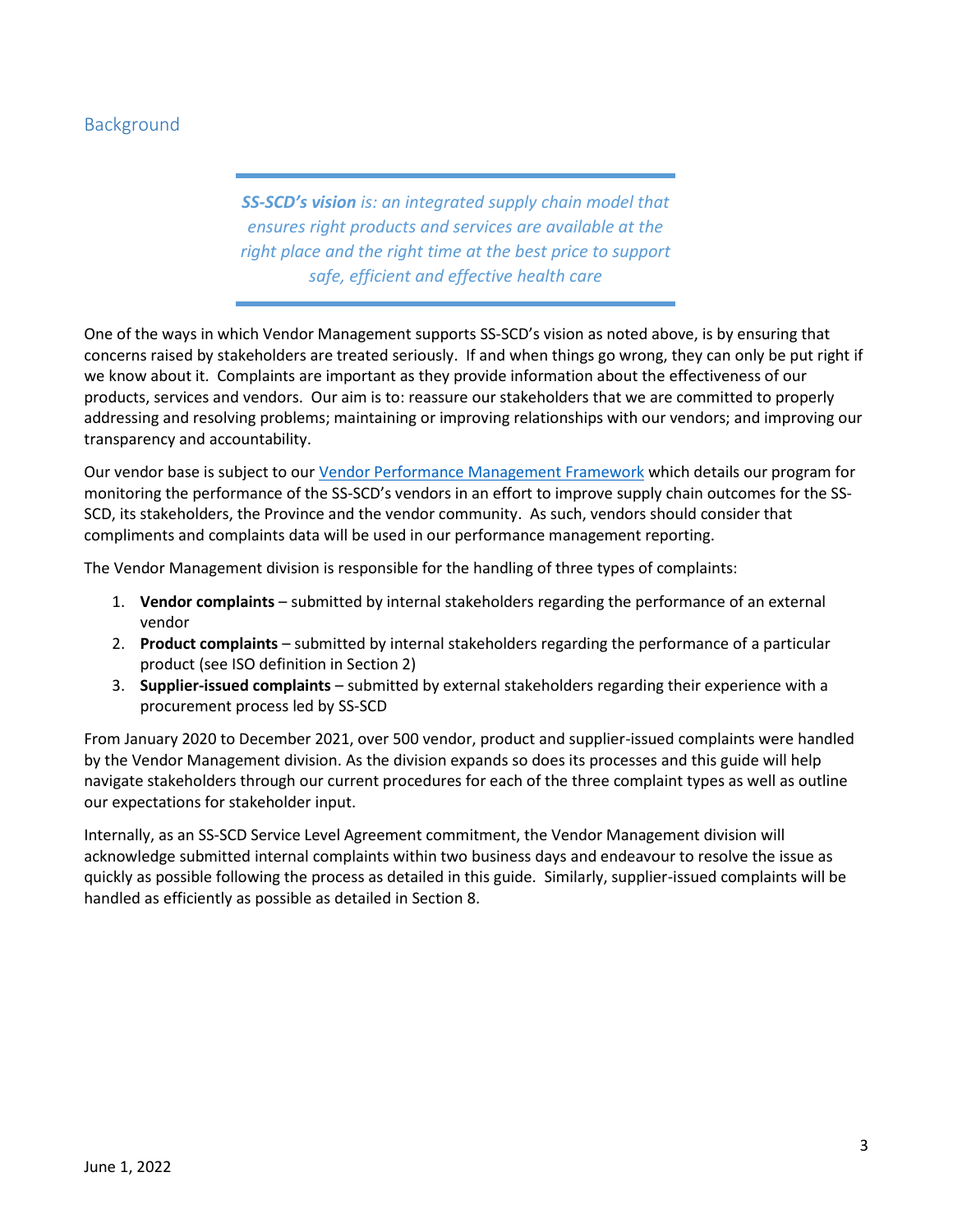## <span id="page-4-0"></span>2 Terms used in this guide

*A complaint is an expression of dissatisfaction with the quality, safety, delay or failure of a product or service provided by a vendor*

**Complainant** – used to refer to a person, organization or representative who makes a complaint

**Compliment** – an expression of satisfaction with a good and/or service received from a vendor

**Investigation** – used to describe a fact-finding process aimed at establishing root-cause of submitted complaint

**Product complaint** – any "written, electronic or oral communication that alleges deficiencies related to the identity, quality, durability, reliability, usability, safety or performance of a medical device that has been released from the organization's [manufacturer] control or related to a service that affects the performance of such medical devices." (ISO 13485:2016)

**RHA –** Regional Health Authority (in Newfoundland and Labrador our RHA's consist of: Eastern Health, Central Health, Western Health and Labrador Grenfell Health)

**SS-SCD** – Shared Services Supply Chain Department

**Supplier** – can be used interchangeably with "Vendor" as defined below; NL's Public Procurement Agency uses the term Supplier in its legislation hence the use of the term in Section 8 of this Guide

**Vendor** – a person or organization that provides a good or services required by our RHA's

### <span id="page-4-1"></span>3 Complaints Handling

Complaints have traditionally been viewed in a negative light and their handling has been process driven. We encourage our stakeholders to view complaints as important feedback which can lead to product and service improvements. In fact, we already engage with some vendors who actively encourage and welcome feedback about their product and/or service performance. At the heart of every grievance is an individual's genuine concern about a product or service and, therefore, every complaint will: be addressed with the respect it deserves; with the prevailing attitude of constructive feedback; and aim to be resolved as quickly as possible.

For vendors, complaints are free feedback about what people think of their products and services. Complaints generate data that helps vendors develop better, safer products and can highlight the need for changes to their practices, or the need to explain them to their customers in a different way.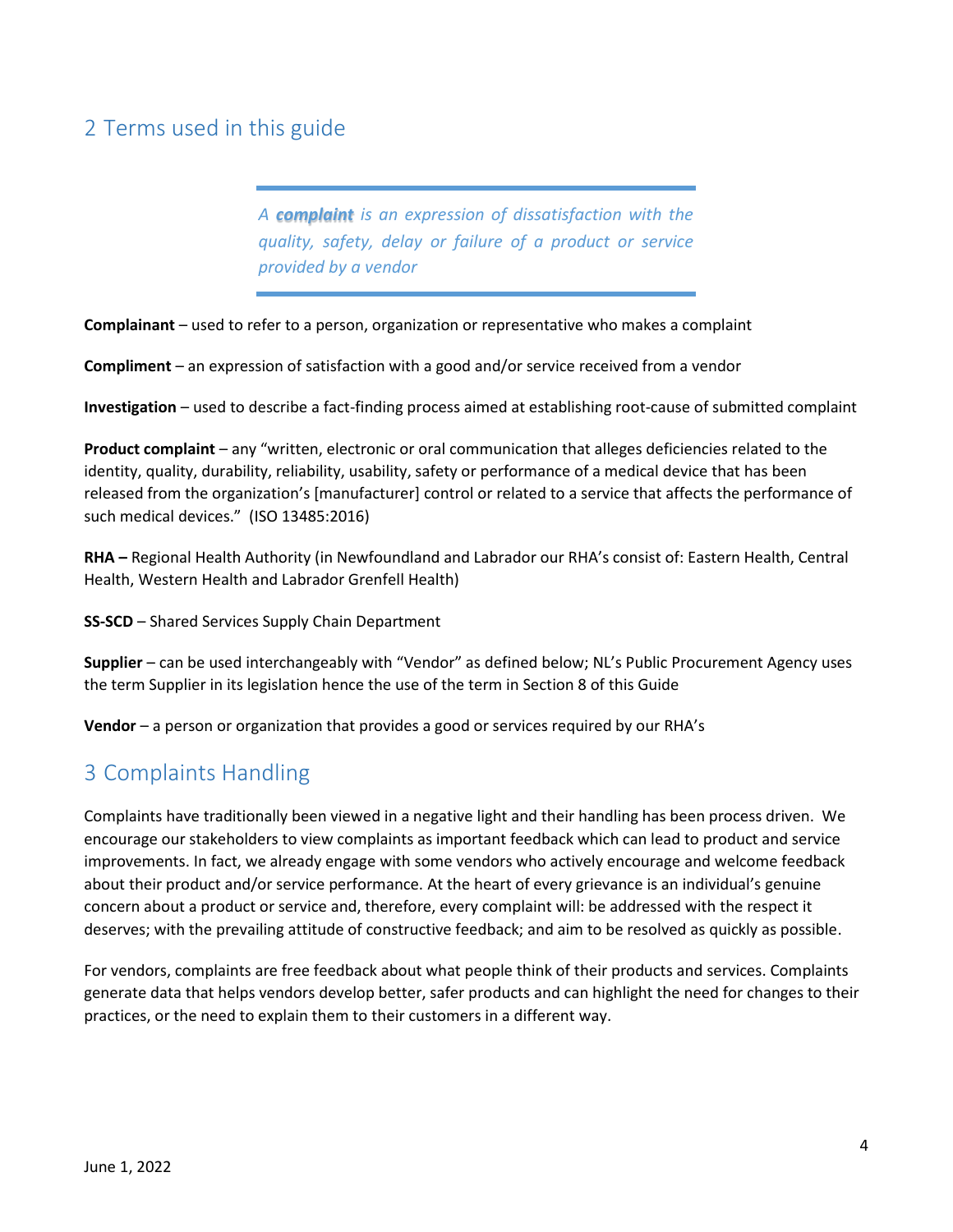

Traditionally, some people have chosen not to make complaints about products or services due to one or more of the following reasons:



The resolution of a complaint should be outcome-focused and on how to best address the concern perceived by the individual making the complaint, not on assigning blame or fault. It is our hope that through advancement of our Vendor Management division as well as implementation of this guide, that we are removing any perceived barriers to submitting complaints and instead encouraging them. For every complaint received, there may well be other people who have experienced the same situation but have chosen not to voice concern. A product or service may receive only a few complaints but if the complaints are on a similar theme, then there is likely to be a larger problem that needs addressing and without the feedback from our internal stakeholders we have no way of knowing a problem exists or opportunity to correct it.

#### <span id="page-5-0"></span>Expectations of Vendor Management Team

To maintain high standards of integrity, complaints need to be handled in a consistent, fair and transparent manner, and will ideally be resolved to the satisfaction of the complainant. The Vendor Management team will be:

- **Listening** to what the complainants are saying;
- **Responding** to the issues they raise; and
- **Improving** our products and services subsequent to the lessons learned for our investigations into their concerns.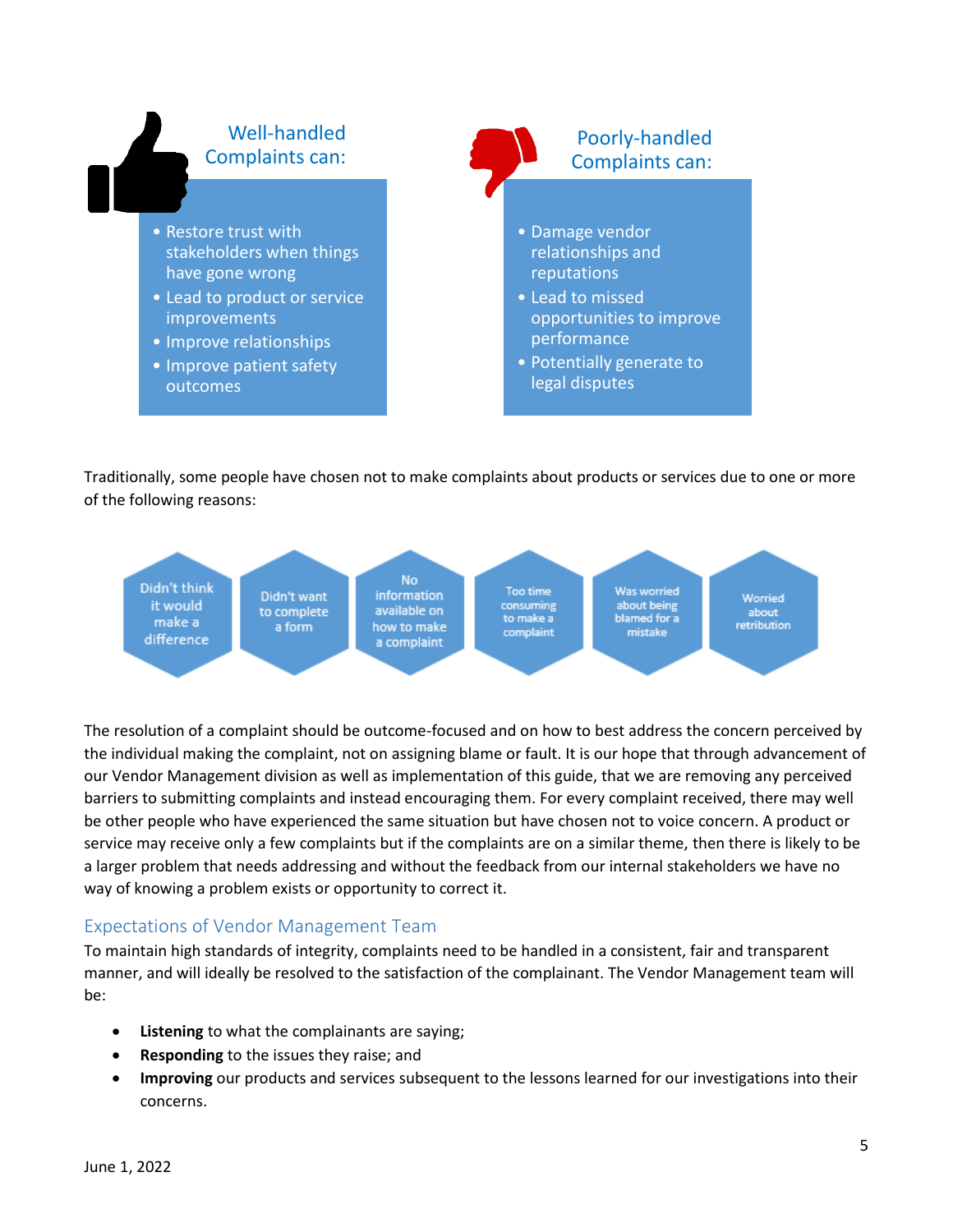This team will lead their work with empathy, patience, resilience, a problem-solving attitude, communication, investigation skills, while also maintaining a reasoned, evidence-based approach. They will communicate with complainants as regularly as required in order to promote transparency and ensure the complainant is informed of process and outcome.

#### <span id="page-6-0"></span>Expectations of Stakeholders

Stakeholders must help us perform our complaints handling work by: providing relevant, accurate and timely information; cooperating with any requests for pertinent follow-up activity; and treating the Vendor Management team with courtesy and respect.

Understandably, complainants can be frustrated when issuing a complaint about a product or service that has failed in some manner, or when their expectation of a certain outcome was not met. Similarly, there are times when vendors react negatively to our investigations and feedback. We understand the frustration of both situations; however, offensive and/or disrespectful behaviour towards Vendor Management staff will not be tolerated.

We encourage our vendors to remain open to our feedback and make every effort to:

- Value the complaint process and the rich, evidence-based data it can generate regarding your products and services;
- Understand SS-SCD's and GNL's public procurement process;
- Invest time and effort in developing skills in responding to open calls;
- Act with integrity when dealing with SS-SCD teams; and
- Not use a formal complaint to second guess how internal teams have assessed technical merits of open calls from other vendors.

### <span id="page-6-1"></span>4 Complaint versus Feedback

A compliant can be feedback, but feedback is not always a complaint. It is important to understand the difference between feedback and a complaint as the process for each will be different.

There will be instances when submitted complaints are handled as a feedback process versus a complaint with an actionable outcome. At times, we receive complaints about items that cannot be changed, perhaps because of contract commitments, legislation or policy, or the nature of the complaint is not significant enough to warrant immediate action. In these situations, the feedback a complaint gives is still valuable. Vendor Management will provide the information to the vendor(s) concerned, and the feedback may itself be a catalyst for future change in that item's design or production. An example of this could be a product complaint for a particular item that is used in high quantity, such as a face mask. If the mask did not fail in its use, but the complainant is citing discomfort with a component such as ear loops, that information will be shared with the vendor. This information could lead to the manufacturer making changes to the product, but will not necessarily lead to SS-SCD discontinuing use of current inventory of that mask.

Rest assured all feedback is taken seriously and discussed internally with the necessary departments (e.g. OH&S, Quality & Risk) and escalated to Health Canada when required. Many product complaints are also escalated to internal clinical committees for further review and discussion. Complainants may not get their desired outcome in every situation, but their feedback will be heard, documented and treated fairly.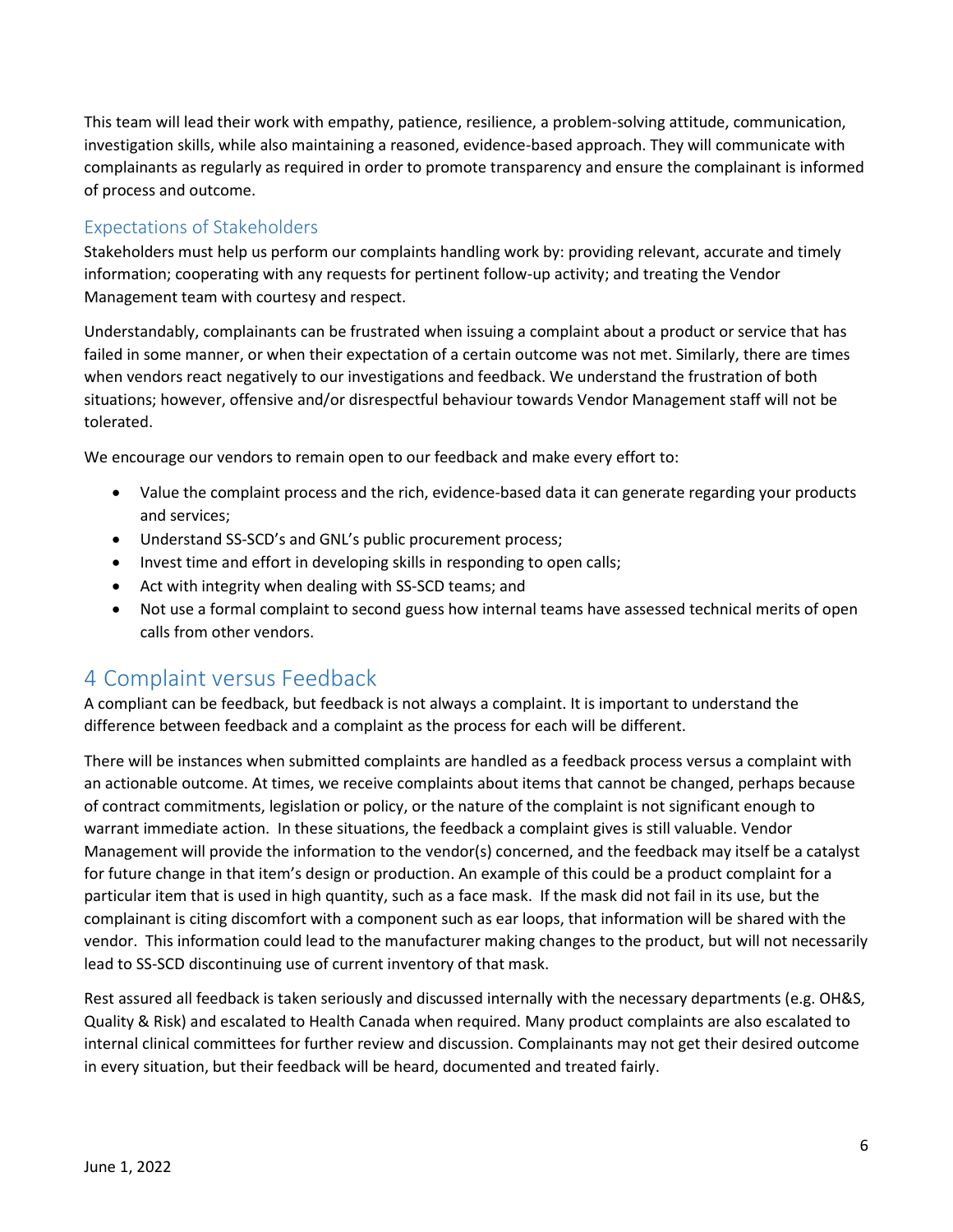# <span id="page-7-0"></span>5 Compliments

This guide may include a significant amount of content regarding complaints, but complaints are only one type of feedback - we receive compliments as well! In fact, all product, service and vendor feedback is welcome as we are committed to sharing all types of feedback with our vendors during their performance management discussions.

Vendor compliments can be entered in the same system as vendor complaints (see infographic in Section 6). The submitter will be asked for the vendor name and description of their compliment.

## <span id="page-7-1"></span>6 Vendor Complaint Process

When internal stakeholders have experienced poor performance from a vendor, they are encouraged to notify our Vendor Management team as soon as possible so our team can help assist in working with the vendor to correct any non-compliance or performance deficiencies.

From receipt of the initial feedback submission, a member of the Vendor Management team will register and document the complaint and contact the complainant within 2 business days to acknowledge receipt. After reviewing the details of the complaint the Vendor Management staff member assigned to handling the file may need to contact the complainant to seek additional information, documentation, and to ensure that we understand exactly what the issues are and what the complainant is seeking as an outcome.

Analyzing complaint information regularly will help identify areas of improvement – this could mean vendor improvements or lead to a decision to change vendors or pursue further vendor performance management mechanisms as detailed in our Vendor Performance Management Framework.

**Reminders when submitting a vendor complaint:**

- **Focus on the issue and not the vendor**
- **Documentation submitted may be subject to subsequent legal proceedings**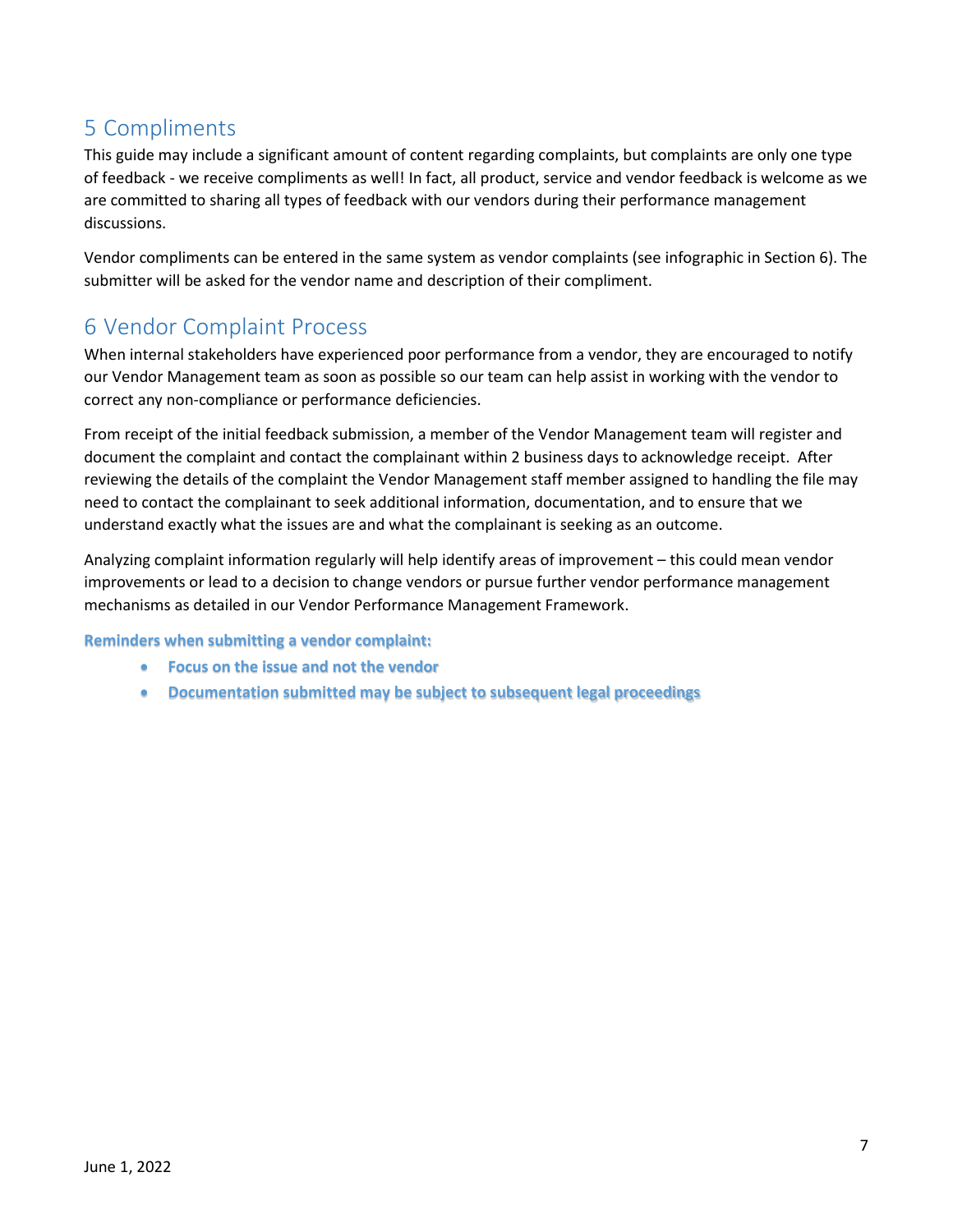

## <span id="page-8-0"></span>7 Product Complaint Process

When internal stakeholders have experienced poor quality, safety, or defects when using a product, they are encouraged to notify our Vendor Management team as soon as possible so our team can help assist in working with the vendor to investigate and correct the issue. As outlined in the below infographic, submission of complaint can be completed via our Product Complaint and Feedback Form (available on your RHA intranet, SSSCD Intranet or by request to [vendor.relations@centralhealth.nl.ca\)](mailto:vendor.relations@centralhealth.nl.ca).

Upon initial complaint submission, a member of the Vendor Management team will register and document the complaint and contact the complainant within 2 business days to acknowledge receipt. After reviewing the details of the complaint the Vendor Management staff member assigned to handling the file may need to contact the complainant to seek additional information. **Many vendors request that defected product be kept for analysis therefore, complainants should make every effort to safely store the product and await further instruction from Vendor Management.**

There are circumstances when our follow-up work with vendors requires our end user involvement. End users are asked to please be prepared to help us throughout the course of our investigation and follow-up work and respond to our inquiries. After a period of 30 days, unanswered follow-up questions may lead to your complaint being closed without final resolution.

When medical devices are the subject of a complaint, there are many factors to consider when triaging complaints:

- The seriousness of the issue raised;
- Likelihood of reoccurrence;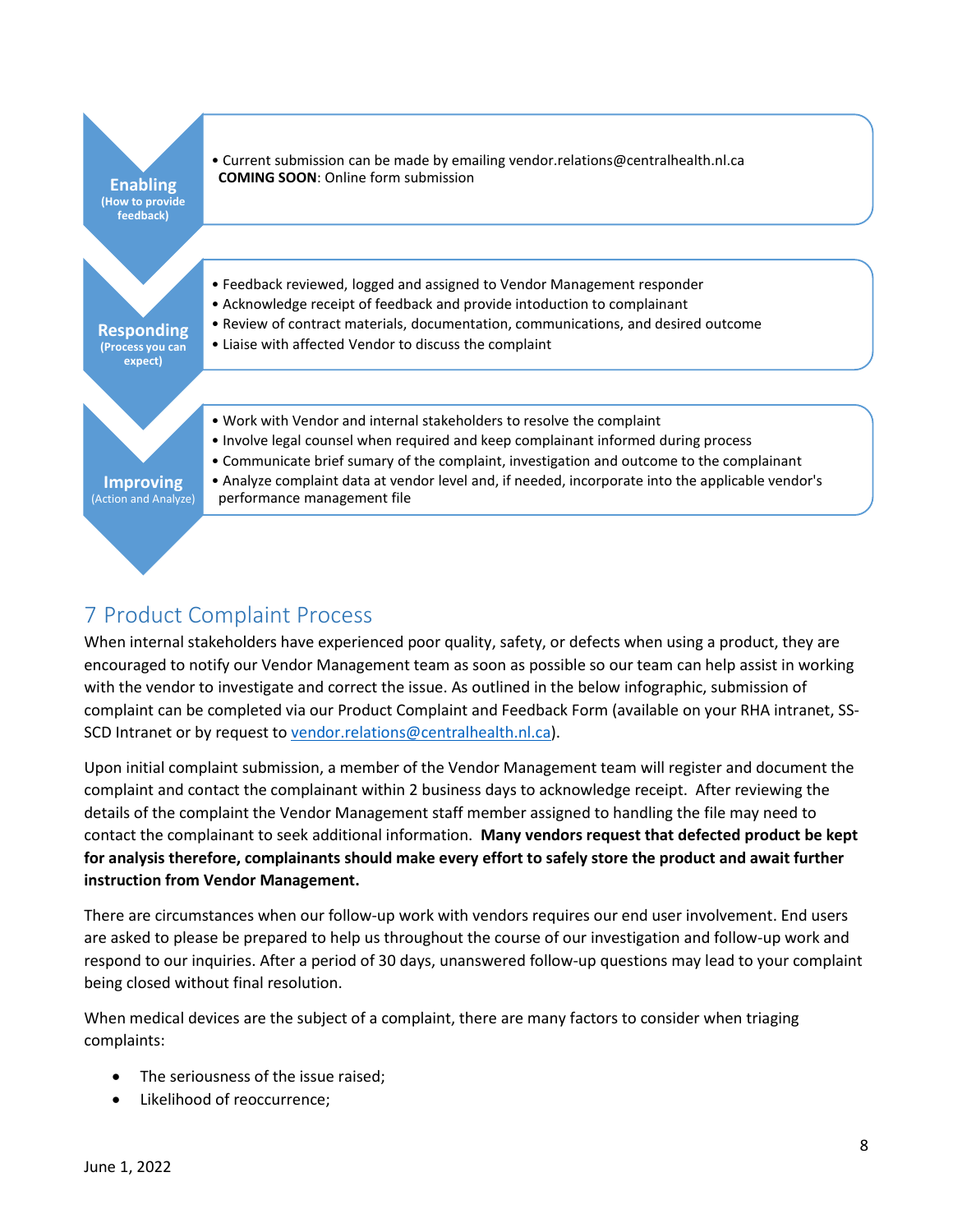- Need for urgent action, when there are health and safety concerns;
- Need for additional stakeholders to be involved (e.g. OH&S Dept., Quality and Risk Dept., and Health Canada);
- Whether the complaint raises systemic issues; and
- Whether the complaint is subject to other policies or legislation (e.g. Vanessa's Law).

The *Protecting Canadians from Unsafe Drugs* Act (also known as Vanessa's Law) is intended to increase drug and medical device safety in Canada by strengthening Health Canada's ability to collect information and to take quick and appropriate action when a serious health risk is identified. As of December 16, 2019, it became mandatory for hospitals to report serious adverse drug reactions (serious ADRs) and medical device incidents (MDIs) to Health Canada. In our four provincial RHA's, this mandatory reporting to Health Canada is led by our Quality and Risk Departments, but it is important to note that Vendor Management works with these departments to ensure product complaints and/or medical device incidents are handled appropriately.

Analyzing complaint information regularly will help identify areas of improvement – this could be vendor led in the form of product improvements or lead to decision to change products internally. As noted in Section 4, there will be occasions when the outcome of a product complaint is simply providing the feedback and end-user experience to the vendor.

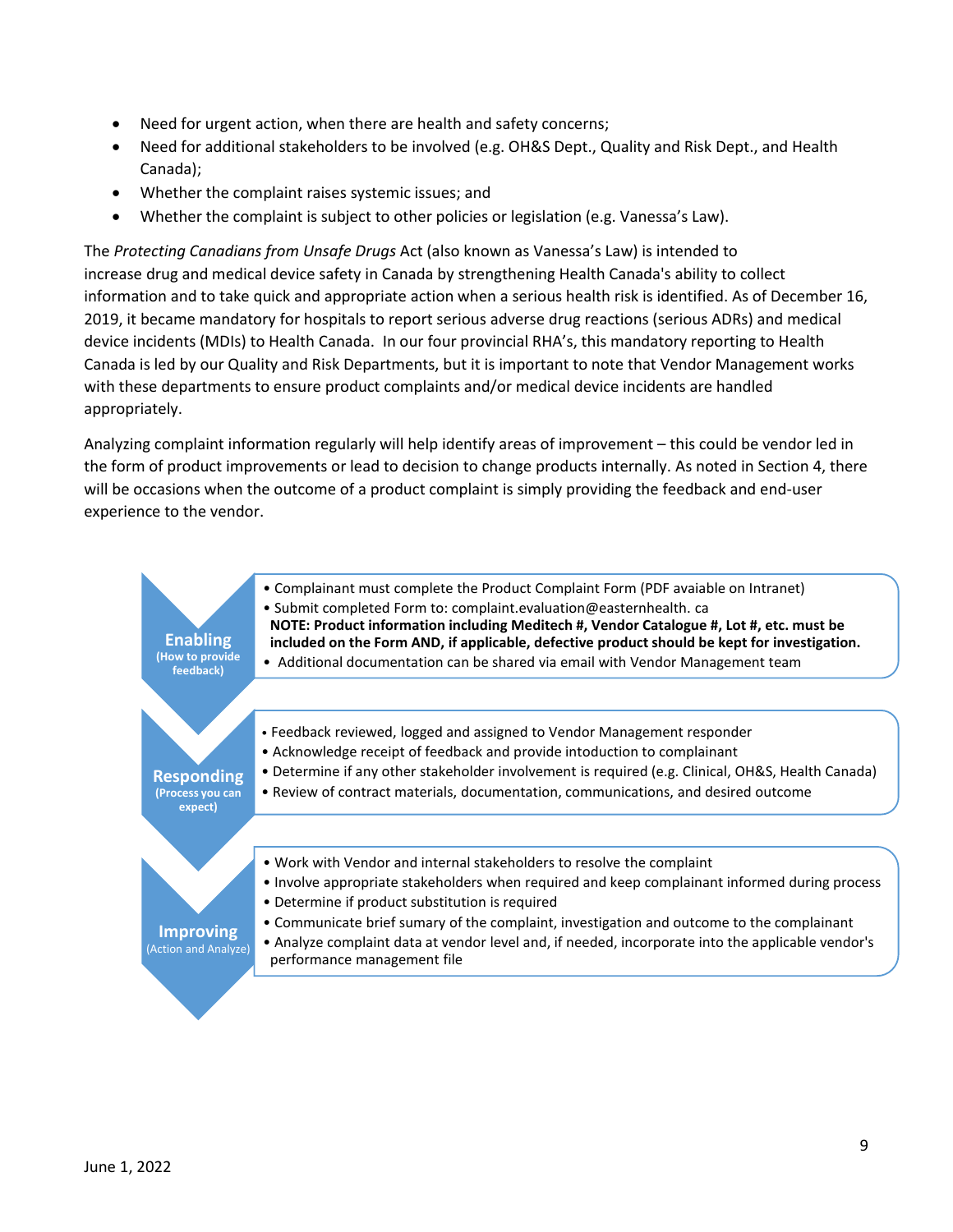# <span id="page-10-0"></span>8 Supplier-issued Complaint Process

As a public body, Central Health operates under the *[Public Procurement Act](https://assembly.nl.ca/Legislation/sr/statutes/p41-001.htm)* and *[Regulations.](https://assembly.nl.ca/Legislation/sr/Regulations/rc180013.htm)* Following Section 25 of the *Regulations*, SS-SCD will provide suppliers with an effective, consistent and timely review mechanism where a supplier has registered a complaint with us relative to a procurement process in which the supplier participated and after they have received a debriefing, feel they have been aggrieved. Common complaints include:

- Rejection of bid submission;
- Inconsistent application of procurement procedures;
- Contravention of an applicable trade agreement; or
- Contravention of the framework.

The intent of this complaint process is to provide an opportunity for suppliers to voice complaints and to assist public bodies in identifying and responding to potential problem areas in the application of public procurement policy, procedures and legislation. The process is intended to help resolve issues that involve no significant factual or interpretive disagreement between the parties. Fundamental disputes over facts or legal rights and obligations are not intended to be addressed by this process and should be adjudicated by other means.

#### Objectives of supplier complaint and review process:

- To define a process that is accessible, fair and transparent
- To ensure consistency, impartiality and timelines of process
- To identify improvements to the procurement process
- To ensure accountability in the procurement process

For clarity, the complaint process will under no circumstances result in any contract award being set aside by SS-SCD, and no compensation will be awarded to any complainant as a result of this process. In addition, the complaint process set out in the *Regulations* shall not be used to challenge a procurement process in respect of which the supplier has commenced legal proceedings against Central Health.

It is also important to highlight to our supplier community that filing a complaint does not affect the supplier's ability to participate in an ongoing or future procurement activity.

#### <span id="page-10-1"></span>Submission and Review Process

Suppliers must submit their complaints in writing within 15 days of their supplier debriefing. The supplier may choose to submit their complaint in the format of the Public Procurement Agency [complaint template](https://www.gov.nl.ca/ppa/files/Supplier-Complaint-Review-Process-Fillable.pdf) or in letter/email format. The submission must include the supplier's name and business contact information, reference information regarding the procurement activity in question, and a description of the supplier's complaint.

SS-SCD has the responsibility to review and respond to any supplier complaint regarding their procurement process and will acknowledge receipt of such complaint in writing to the supplier. The complaint will be reviewed and investigated with the assistance of stakeholders who were involved in the procurement process. SS-SCD also reserves the right to seek further information and clarification from the supplier when required.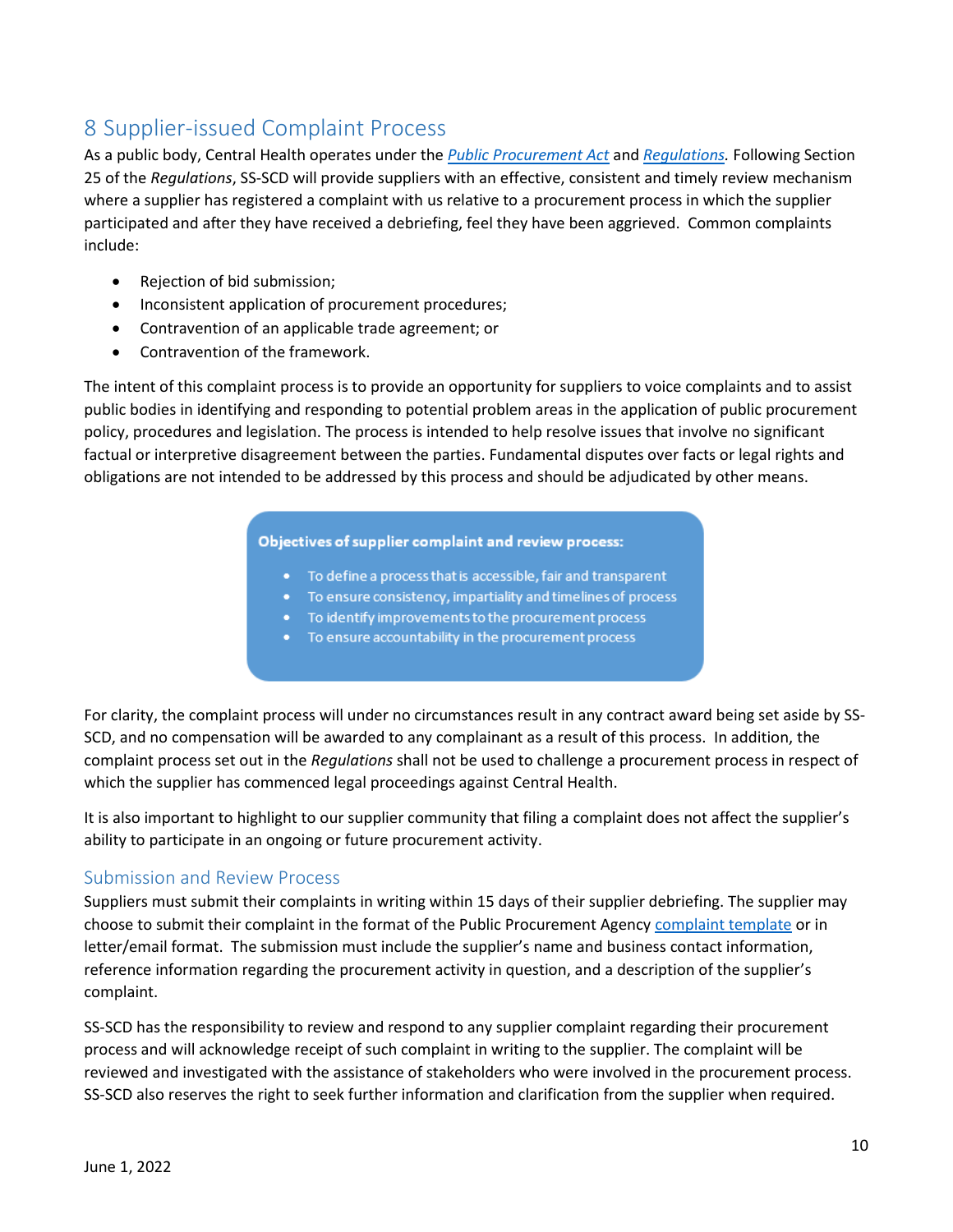The supplier complaint will be responded to within 15 business days of receipt of complaint with a copy of the response provided to Government of Newfoundland and Labrador's Chief Procurement Officer.

#### **SUPPLIER SUBMISSION CHECKLIST**

- $\checkmark$  Participated in the relevant procurement process
- $\checkmark$  Requested and attended debrief
- $\checkmark$  Ensure submission will be submitted within 15 business days of debrief
- $\checkmark$  Submission includes:
	- Supplier Name and Business contact information
	- Reference information respecting the procurement file
	- Description of complaint

There are circumstances when after a review of the complaint, SS-SCD may, in its discretion, dismiss the complaint on grounds that the complaint did not meet the requirements as outlined in the *Regulations.* If a complaint is dismissed on such grounds, SS-SCD will respond to the supplier in writing and include the reason(s) for the dismissal with the Chief Procurement Officer in copy.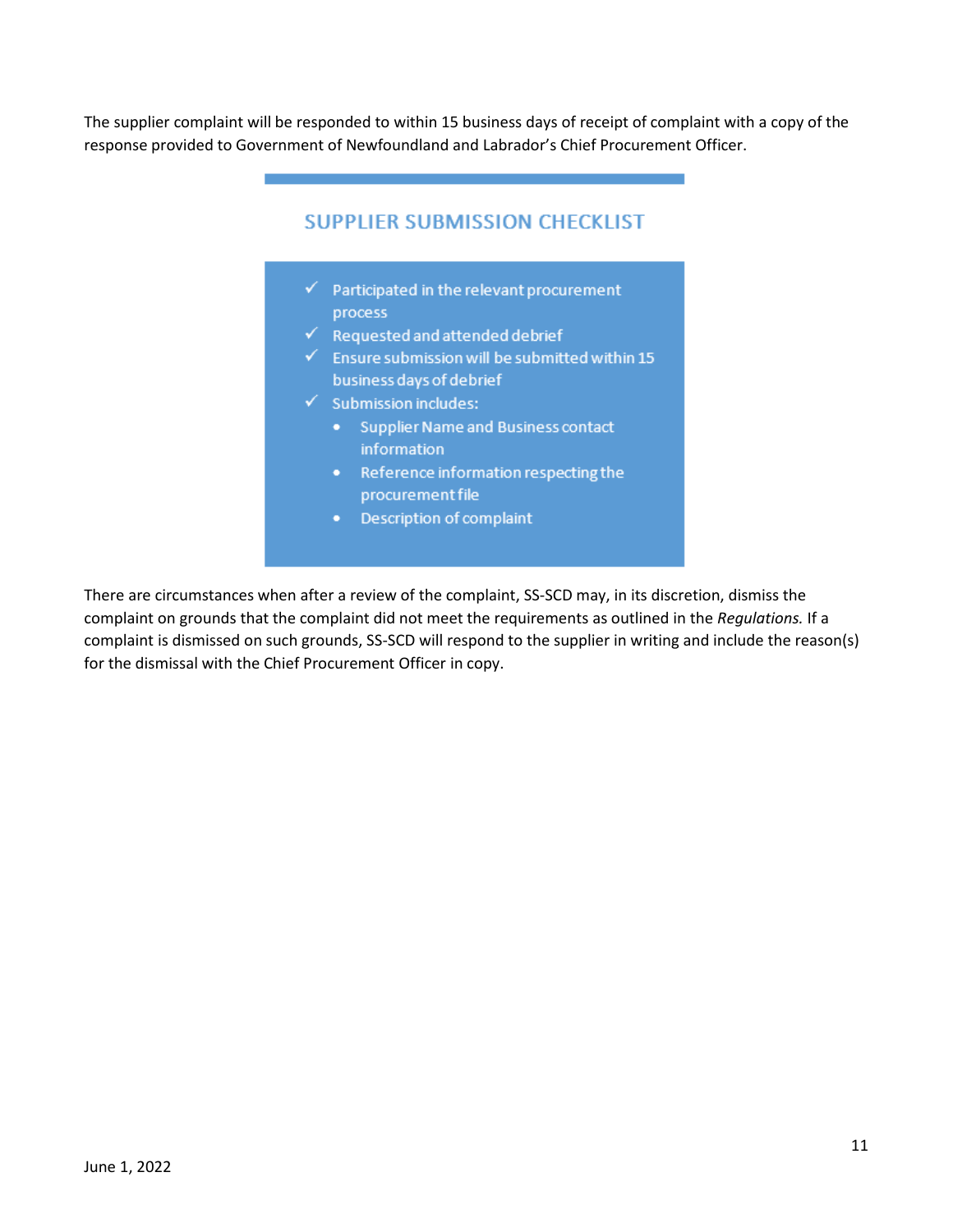

#### <span id="page-12-0"></span>Complaints during an open call process

If a supplier has concerns during an active open call process, they should raise it with SS-SCD [\(open.calls@centralhealth.nl.ca\)](mailto:open.calls@centralhealth.nl.ca) as early as possible. If the problem is the result of a procedural mistake or oversight, there may be time to correct it. Concerns can often result from a misunderstanding or misinterpretation – SS-SCD may be able to resolve a supplier's concern by providing an explanation of process.

## <span id="page-12-1"></span>9 Conclusion

It has been shown that good quality complaint handling can create stronger and more positive relationships with our vendors. It helps all stakeholders learn from deficiencies and improve products, services and outcomes. We would like to thank our internal stakeholders who currently provide feedback and encourage more of you to do the same as it allows the Vendor Management team the opportunity to support patient and employee safety. We would also like to extend our appreciation to our vendor community who accept and acknowledge our feedback with courtesy and respect. We look forward to advancing our relationships further in the days ahead!

It is our sincere hope that this guide demonstrates our commitment to uphold SS-SCD's vision and our belief that compliments, complaints and feedback lead to opportunities and improvements.

> Those making the complaints of today could be providing the compliments of tomorrow